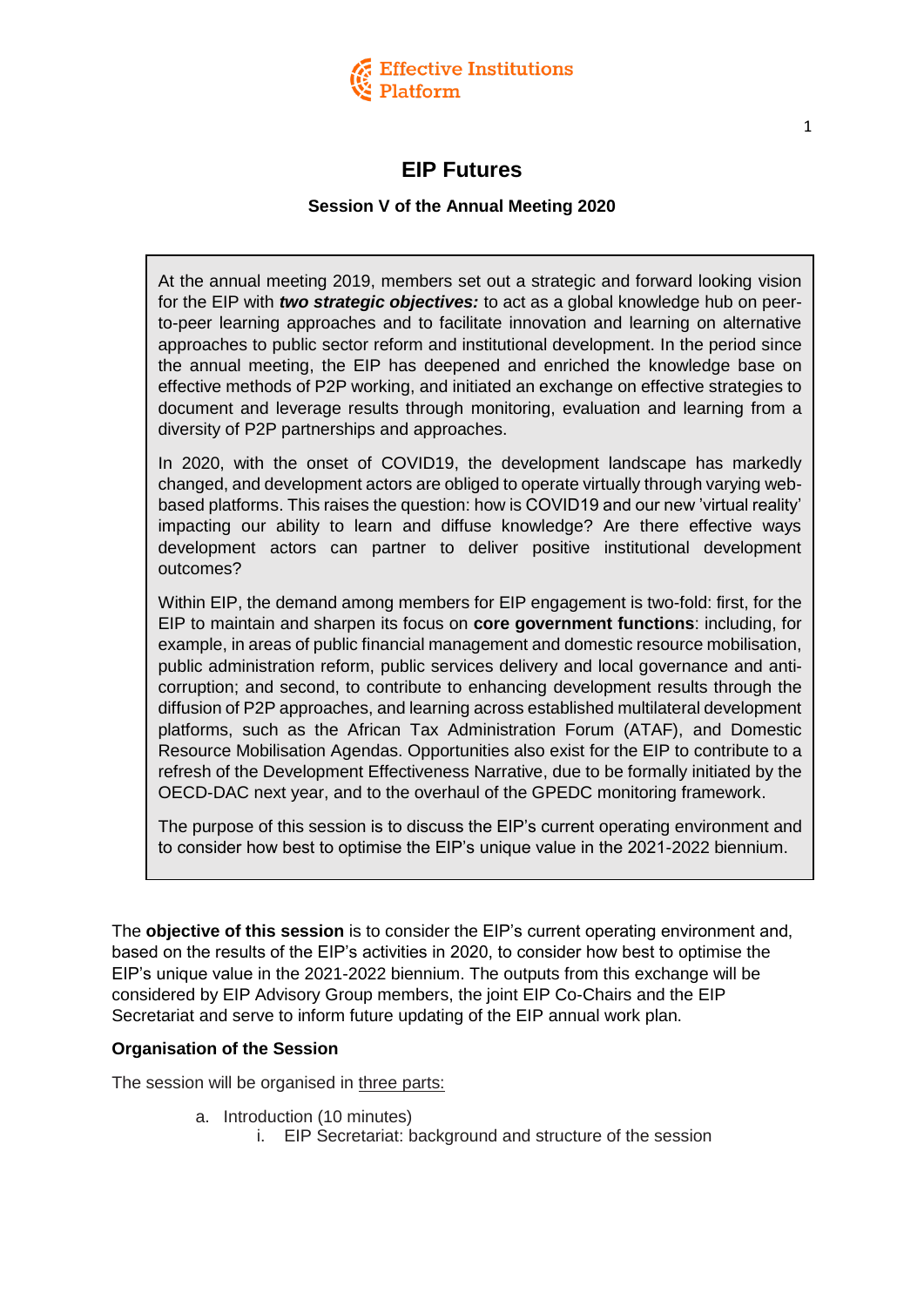

- ii. Ashley Palmer, Policy Analyst, OECD-DCD: summary of the OECD-DAC and GPEDC work to renew the development effectiveness narrative and monitoring structure.
- b. Facilitated breakout group discussions (30 minutes)
- c. Plenary reporting and discussion (40 minutes)

The break-out groups will be organised by theme, in line with the questions laid out below. That means there will be three groups.

Each group will have a **facilitator:**

- Theme 1 (Implications of COVID19 opportunities for the diffusion of learning): Mr. Steffen Soulejman Janus, *Program Lead, Knowledge Sharing and Learning, the World Bank*
- Theme 2 (Capitalising on the EIPs knowledge and partnerships): Mr. Mark Montgomery, *Policy Lead, Governance and Fragile States Policy Unit, Irish Aid*
- Theme 3 (Engagement in development effectiveness narrative): Ms. Rose Wanjiru, *Executive Director, Centre for Economic Governance (CEG)*

Each group will have 30 minutes for participants to exchange the three themes or topics briefly presented at the start of the session.

#### *TOPICS FOR DISCUSSION:*

The three following topics are proposed for discussion.

1. *What are the implications of COVID-19 for the EIP and P2P ways of working? And what, if any role could the EIP play in disseminating or modelling this learning? Are others doing the same?* 

This topic could involve:

- a. Identifying what has changed, and the implications of such changes, in the (post) COVID environment? For example, what does it mean to undertake P2P partnerships and learning in the new operational environment? How might these new circumstances enrich peer to peer engagements? What are the constraints and how might these be managed? Considering what, if any role, the EIP could adopt to enhance learning on effective ways of working through peer to peer partnerships in a COVID19 context? Are there any other actors making contributions on this issue?
- b. How could the EIP best reach beyond its existing platform to engage with the wider development community? Some suggested activities include using webbased tools, making the EIP website a virtual platform for easy to use knowledge exchange and organising more frequent virtual learning events. This could also be extended to creating engagement through social media platforms such as Twitter and Facebook.
- *2. How can the EIP best capitalise on its existing knowledge and methods (unique 'value add') to have greater reach/impact and enable further diffusion of learning?*
	- a. How could the EIP best leverage its value add to disseminate new and existing learning on effective methods of P2P or alternative ways of working to support